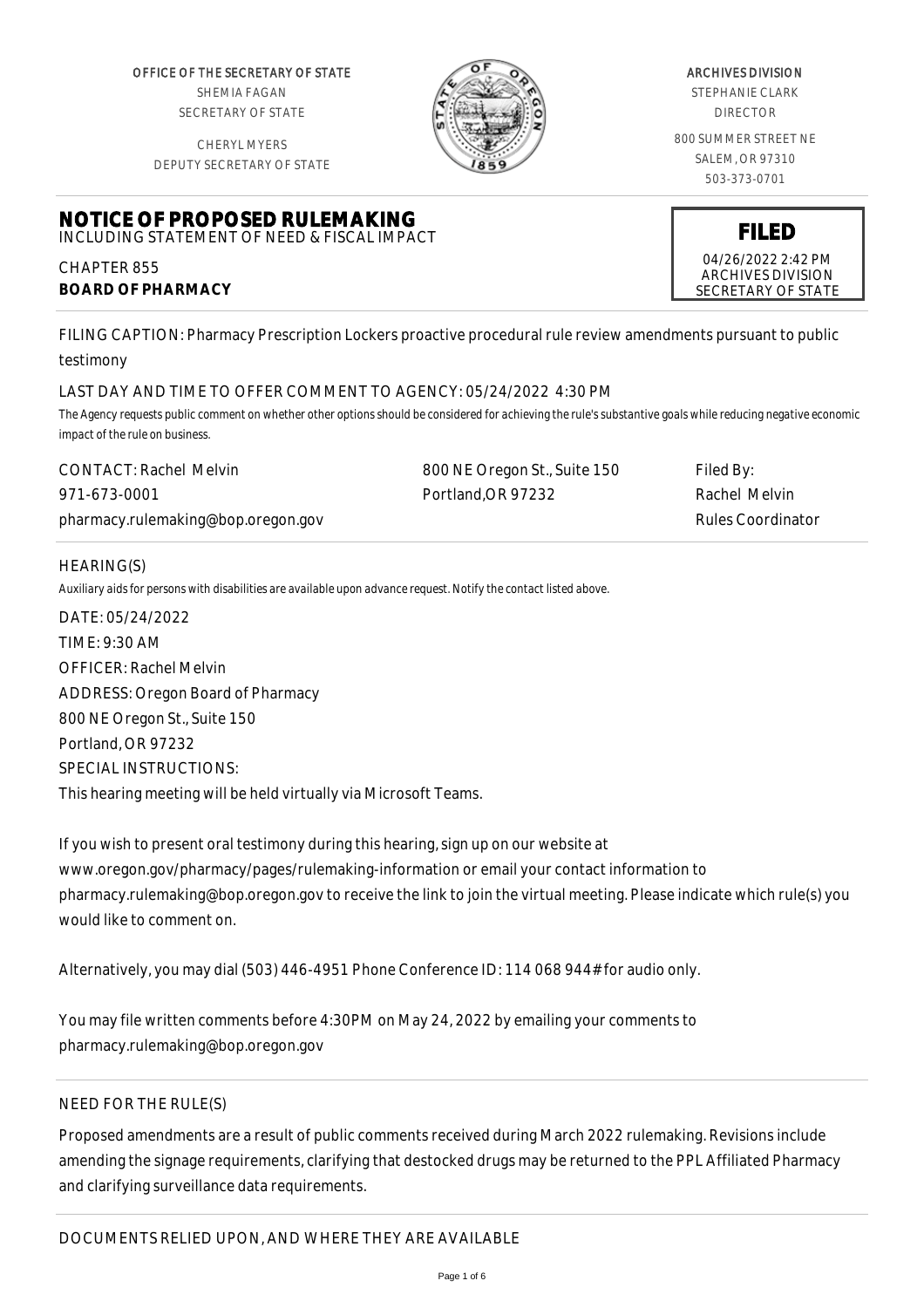# STATEMENT IDENTIFYING HOW ADOPTION OF RULE(S) WILL AFFECT RACIAL EQUITY IN THIS STATE

It is anticipated that these amendments will not impact any group of people differently than others.

### FISCAL AND ECONOMIC IMPACT:

No fiscal or economic impact is known, pharmacies are not required to operate a Pharmacy Prescription Locker (PPL).

# COST OF COMPLIANCE:

*(1) Identify any state agencies, units of local government, and members of the public likely to be economically affected by the rule(s). (2) Effect on Small Businesses: (a) Estimate the number and type of small businesses subject to the rule(s); (b) Describe the expected reporting, recordkeeping and administrative activities and cost required to comply with the rule(s); (c) Estimate the cost of professional services, equipment supplies, labor and increased administration required to comply with the rule(s).*

There is no anticipated fiscal impact to other state agencies, units of local government or the public.

## DESCRIBE HOW SMALL BUSINESSES WERE INVOLVED IN THE DEVELOPMENT OF THESE RULE(S):

Small businesses were not involved in the development of proposed amendments.

## WAS AN ADMINISTRATIVE RULE ADVISORY COMMITTEE CONSULTED? NO IF NOT, WHY NOT?

Board staff proposes amendments based on feedback received during the public comment period.

### RULES PROPOSED:

855-019-0300, 855-143-0155, 855-143-0210, 855-143-0550

### AMEND: 855-019-0300

RULE SUMMARY: Proactive procedural rule review. Proposed amendments include revising language related to duties of a Pharmacist-in-charge. Adds 'OAR 855-041 and OAR 855-139' and 'who is normally present in the pharmacy' in (1). Adds 'A Pharmacy Prescription Locker in OAR 855-143 does not count toward this limit' in (3). Adds '15 days of receiving a deficiency notice; or in (3)(A) and 'non-compliance' in (3)(B).

CHANGES TO RULE:

# 855-019-0300 Duties of a Pharmacist-in-Charge ¶

(1) In accordance with <del>Division 41 of this chapter of rules</del>OAR 855-041 and OAR 855-139, a pharmacy must, at all times have one Pharmacist-in-Charge (PIC) employed who is normally present in the pharmacy on a regular basis. ¶

(2) In order to be a PIC, a  $p$ Pharmacist must have: $\P$ 

(a) Completed at least one year of pharmacy practice; or¶

(b) Completed a board approved PIC training course either before the appointment or within 30 days after the appointment. With the approval of the board, this course may be employer provided and may qualify for continuing education credit.¶

(3) A pPharmacist may not be designated PIC of more than three pharmacies without prior written approval by the board. If such approval is given, the  $p$ Pharmacist must comply with the requirements in sub-section (4)(e) of this rule. A Pharmacy Prescription Locker in OAR 855-143 does not count toward this limit.¶

(4) The PIC must perform the following the duties and responsibilities:¶

(a) When a change of PIC occurs, both the outgoing and incoming PICs must report the change to the board within 15 days of the occurrence, on a form provided by the board;¶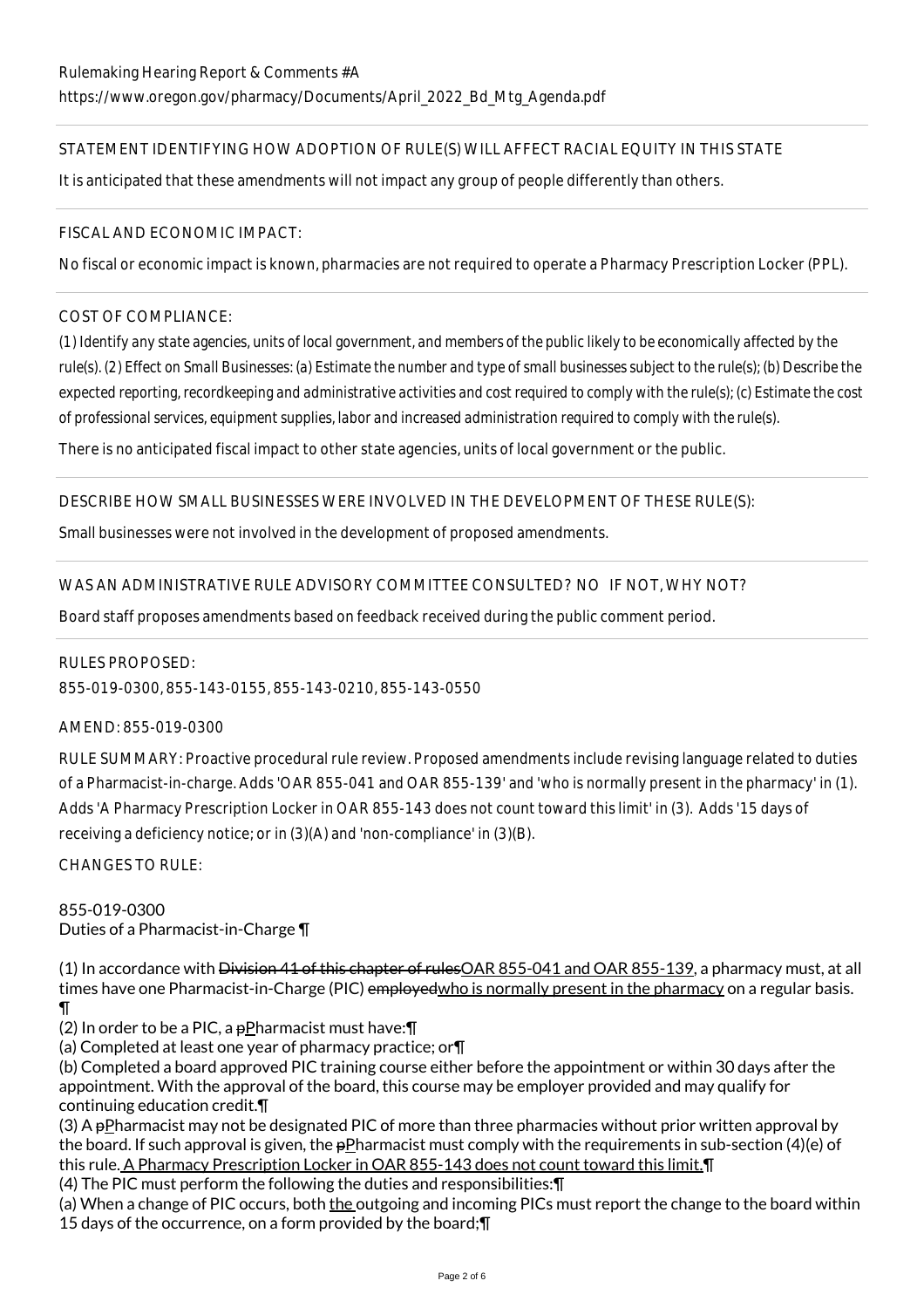(b) The new PIC must complete an inspection on the PIC Annual Self-Inspection Form, within 15 days of becoming PIC;¶

(c) The PIC may not authorize non- $pP$ harmacist employees to have unsupervised access to the pharmacy, except in the case of hospitals that do not have a 24-hour pharmacy where access may be granted as specified in OAR 855-041-0120;¶

(d) In a hospital only, the PIC is responsible for providing education and training to the nurse supervisor who has been designated to have access to the pharmacy department in the absence of a pPharmacist; [I]

(e) A pPharmacist designated as PIC for more than one pharmacy must personally conduct and document a quarterly compliance audit at each location. This audit must be on the Quarterly PIC Compliance Audit Form provided by the board;¶

(f) If a discrepancy is noted on a board inspection, the PIC must submit a plan of correction within:¶ (A) 15 days of receiving a deficiency notice; or¶

(B) 30 days of receiving a non-compliance notice.¶

(g) The records and forms required by this section must be filed in the pharmacy, made available to the board for inspection upon request, and must be retained for three years.¶

(5) The PIC is responsible for ensuring that the following activities are correctly completed:¶

(a) An inventory of all controlled substances must be taken within 15 days before or after the effective date of change of PIC, and must be dated and signed by the new PIC. This inventory must be maintained in the pharmacy for three years and in accordance with all federal laws and regulations;¶

(b) Verifying, on employment and as appropriate, but not less than annually, the licensure of all pharmacy personnel who are required to be licensed by the board;¶

(c) Conducting an annual inspection of the pharmacy using the PIC Annual Self-Inspection Form provided by the board, by February 1 each year. The completed self-inspection forms must be signed and dated by the PIC and maintained for three years from the date of completion;¶

(d) Conducting an annual inventory of all controlled drugs as required by OAR 855-080;¶

(e) Performing a quarterly inventory reconciliation of all Schedule II controlled drugs.¶

(f) Ensuring that all pharmacy staff have been trained appropriately for the practice site. Such training should include an annual review of the PIC Self-Inspection Report;¶

(g) Implementing a quality assurance plan for the pharmacy.¶

(h) The records and forms required by this section must be filed in the pharmacy, made available to the board for inspection upon request, and must be retained for three years.¶

(6) The PIC, along with other licensed pharmacy personnel, must ensure that the pharmacy is in compliance with all state and federal laws and rules governing the practice of pharmacy and that all controlled substance records and inventories are maintained in accordance with all state and federal laws and rules.

Statutory/Other Authority: ORS 689.205

Statutes/Other Implemented: ORS 689.151, ORS 689.155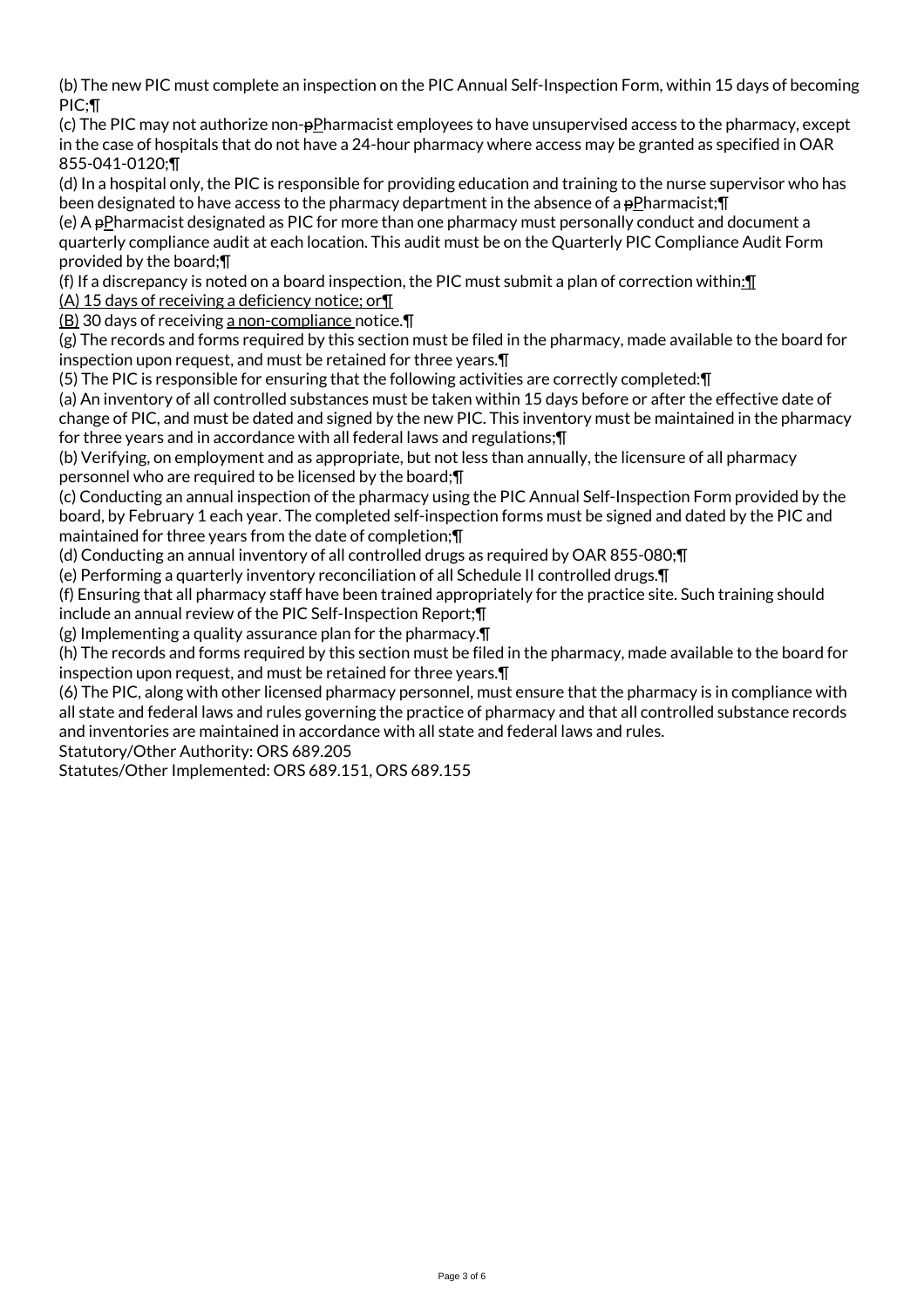## AMEND: 855-143-0155

RULE SUMMARY: Procedural rule review. Proposed amendments add 'As an alternative to posting the required signage, PPL's that utilize an electronic video monitor that the patient is required to acknowledge prior to retrieving medication from the PPL may display the information required by sub-paragraphs  $(1)(c)(A) - (D)$  electronically.' to  $(1)(e)$ .

CHANGES TO RULE:

### 855-143-0155

Outlet: Minimum Equipment Requirements

(1) Each Oregon PPL must have the following:¶

(a) Appropriate equipment and supplies as required by Oregon Revised Statutes, Oregon Administrative Rules, United States Code, Code of Federal Regulations, and standards adopted by reference (e.g. USP) based on services offered by the PPL outlet;¶

(b) Appropriate equipment to maintain the proper storage of drugs;¶

(c) Signage in a location easily seen by the public at the PPL where prescription and non-prescription drugs, devices, and related supplies are dispensed: ¶

(A) Stating "The (insert name of PPL Affiliated Pharmacy) may be able to substitute a less expensive drug which is therapeutically equivalent to the one prescribed by your doctor unless you do not approve." The printing on this sign must be in block letters not less than one inch in height. ¶

(B) Providing notification in each of the languages required in OAR 855-143-0410 of the right to free, competent oral interpretation and translation services, including translated prescription labels, for patients who are of limited English proficiency, in compliance with federal and state regulations if the pharmacy dispenses prescriptions for a patient's self-administration;¶

(C) Stating "This location is a Pharmacy Prescription Locker, supervised by an Oregon licensed Pharmacist from (insert name of PPL Affiliated Pharmacy, address, and telephone number)." The printing on the sign must be in block letters not less than one inch in height; and¶

(D) Providing notification of accurate hours of operation at the PPL; and¶

(d) Additional equipment and supplies that are determined as necessary by the PPL Affiliated Pharmacy or PIC.¶ (e) As an alternative to posting the required signage, PPL's that utilize an electronic video monitor that the patient is required to acknowledge prior to retrieving medication from the PPL may display the information required by sub-paragraphs (1)(c)(A) - (D) electronically.¶

(2) Failure to have, use and maintain required equipment constitutes unprofessional conduct under ORS 689.405(1)(a).

Statutory/Other Authority: ORS 689.205, ORS 689.654

Statutes/Other Implemented: ORS 689.155, ORS 689.515, ORS 689.654, ORS 689.527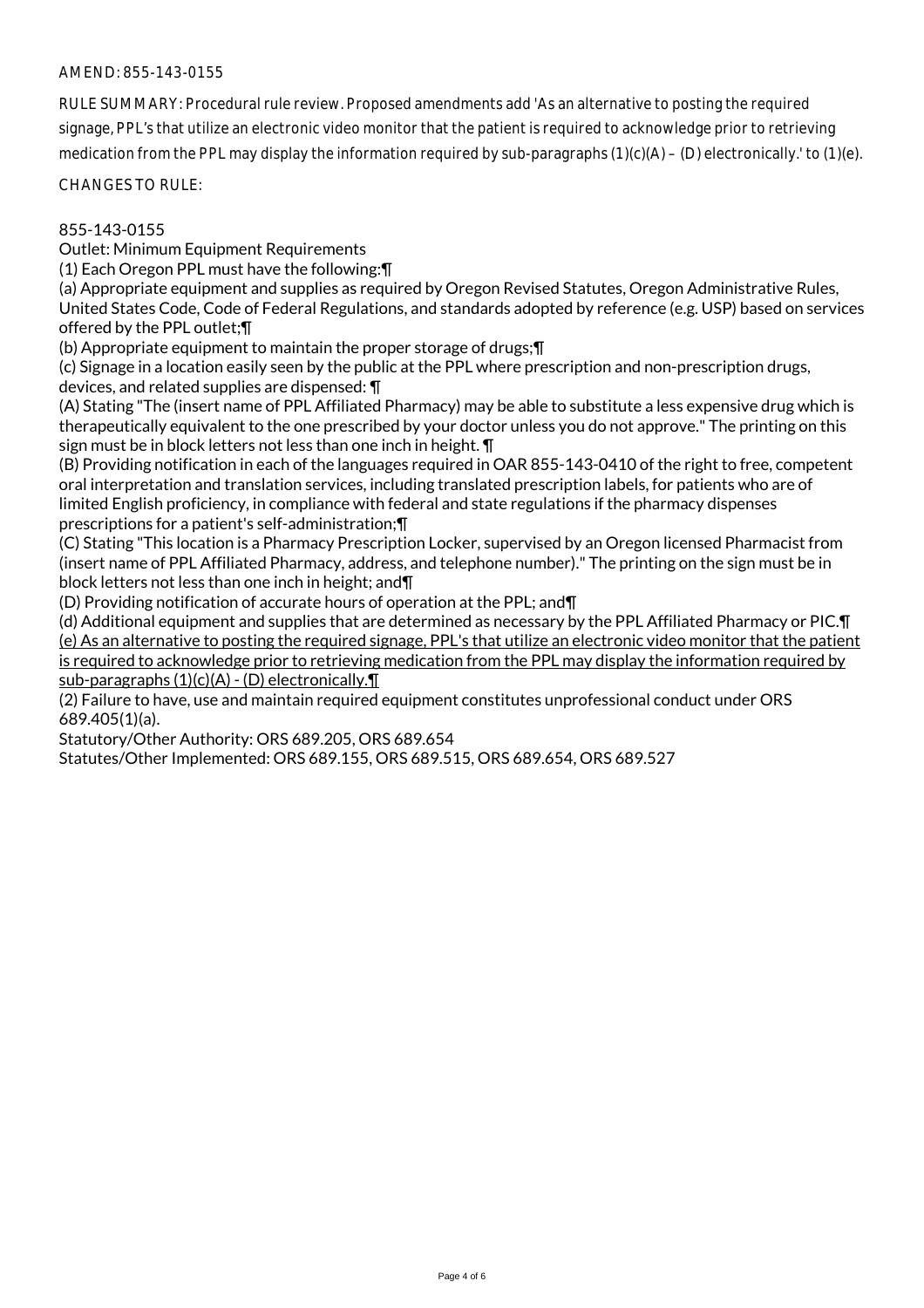## AMEND: 855-143-0210

RULE SUMMARY: Procedural rule review. Proposed amendments add 'Drugs and devices destocked from a PPL that satisfy the requirements of this section may be returned to stock at the PPL Affiliated Pharmacy.' in (4).

CHANGES TO RULE:

855-143-0210

Outlet: Supervision

A PPL and its PPL Affiliated Pharmacy must:¶

(1) Ensure prescription and non-prescription drugs, devices, and related supplies are only dispensed at the PPL if an Oregon licensed Pharmacist is available for patient consultation and the PPL is fully operational.¶

(2) Ensure that stocking and destocking of prescription and non-prescription drugs, devices, and related supplies in a PPL is completed under the supervision, direction and control of a pPharmacist.¶

(3) Ensure that an Oregon licensed Pharmacist verifies and documents that:¶

(a) All prescription and non-prescription drugs, devices, and related supplies were correctly stocked into the PPL;¶

(b) All prescription and non-prescription drugs, devices, and related supplies destocked from the PPL were returned to the PPL Affiliated Pharmacy; ¶

(c) Proper storage conditions were maintained during transfer per OAR 855-143-0125; and¶ (d) Records are maintained per OAR 855-143-0550. ¶

(4) Drugs and devices destocked from a PPL that satisfy the requirements of this section may be returned to stock at the PPL Affiliated Pharmacy.

Statutory/Other Authority: ORS 689.205, ORS 689.225

Statutes/Other Implemented: ORS 689.151, ORS 689.155, ORS 689.305, ORS 689.527